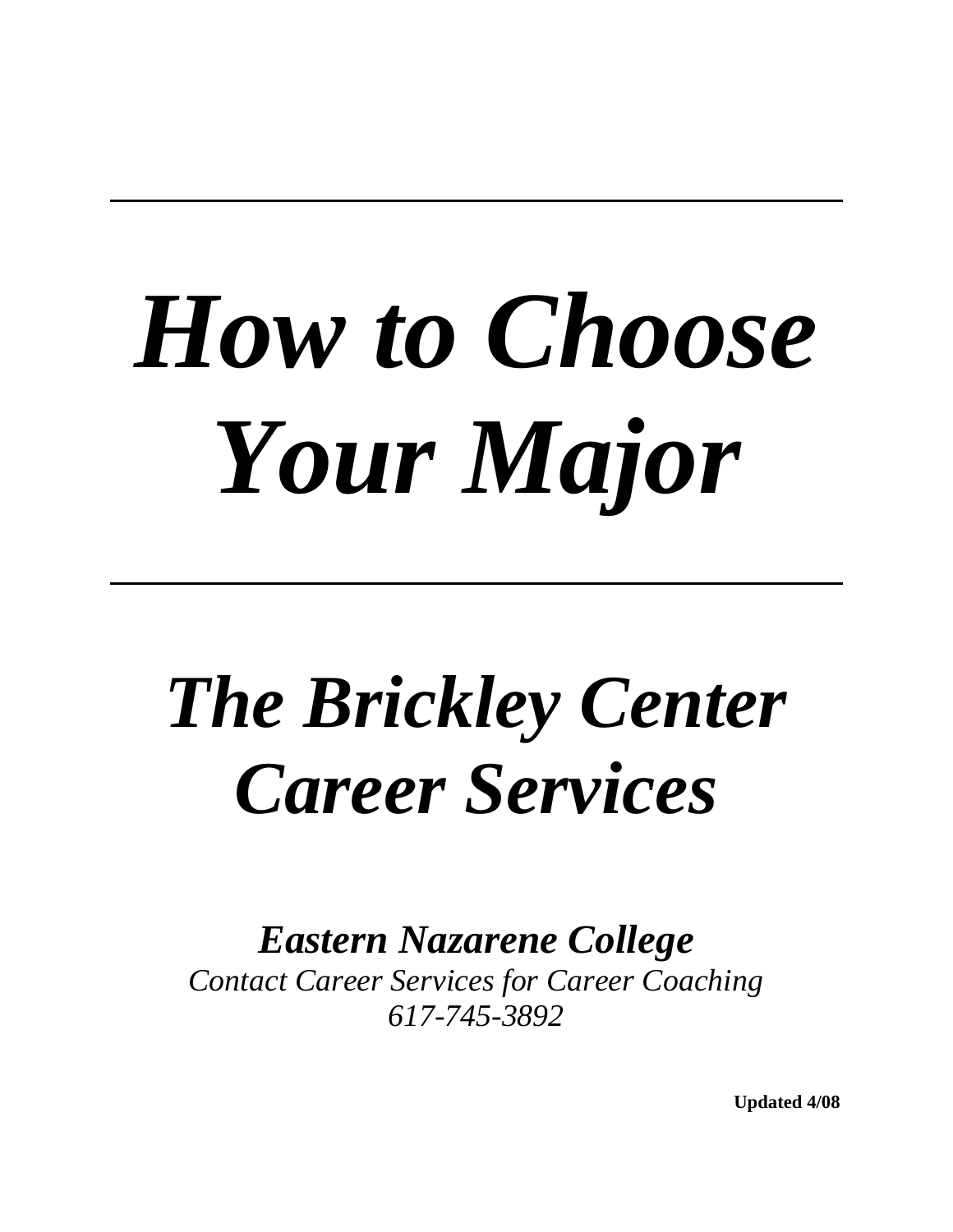Choosing your college major is a big decision you will have to make at some point in your college career! First of all, know that:

- \*\*80% of college students at some point in their college careers are undecided about their major. If you are undecided, you are **NOT** alone!
- \*\*You do **NOT** have to know your major before coming to college. Take some time to explore if you need to.

## **Choose Your Major By…..**

- **1.** *…looking* at the majors offered by ENC in the college catalog. Use a pen or pencil to cross out majors you are definitely not interested in, circling the ones you are. With the ones you have circled, please read through the course descriptions for that major. After reading the descriptions try to prioritize the majors in order of interest.
- **2.** *…writing* down courses, activities, and jobs you liked in high school. What did you like about these? What college majors might tap some of these interests and help you further develop these skills and abilities
- *3. …talking* to professors at the college who want to talk to you! Professors at ENC are approachable. Ask them:

 What kinds of things would I learn about in this major? What areas do students go into after graduating from this major? What course would you recommend to me to further explore this area?

- *4. …taking* one class in the major to help you explore it a little further. Your academic advisor can help you with this!
- **5.** *…setting* a goal for yourself to talk with someone who works in a field you are interested in (informational interview). Ask them:

What do you do on a daily basis?

What are the greatest demands and the greatest rewards of this job for you? How would you recommend that I prepare myself for this kind of work? How is the job outlook for this kind of work?

- **6.** *…asking* people who know you well, "What kind of work do you see me being successful in? Please take some time to think about it."
- **7.** *…coming* to the Brickley Center at ENC and we can assist you in any of these areas listed above. We also have interest tests that might be helpful to you in your career decision-making.
- **8.** *…praying* and asking God to lead and guide you through this decision-making process!